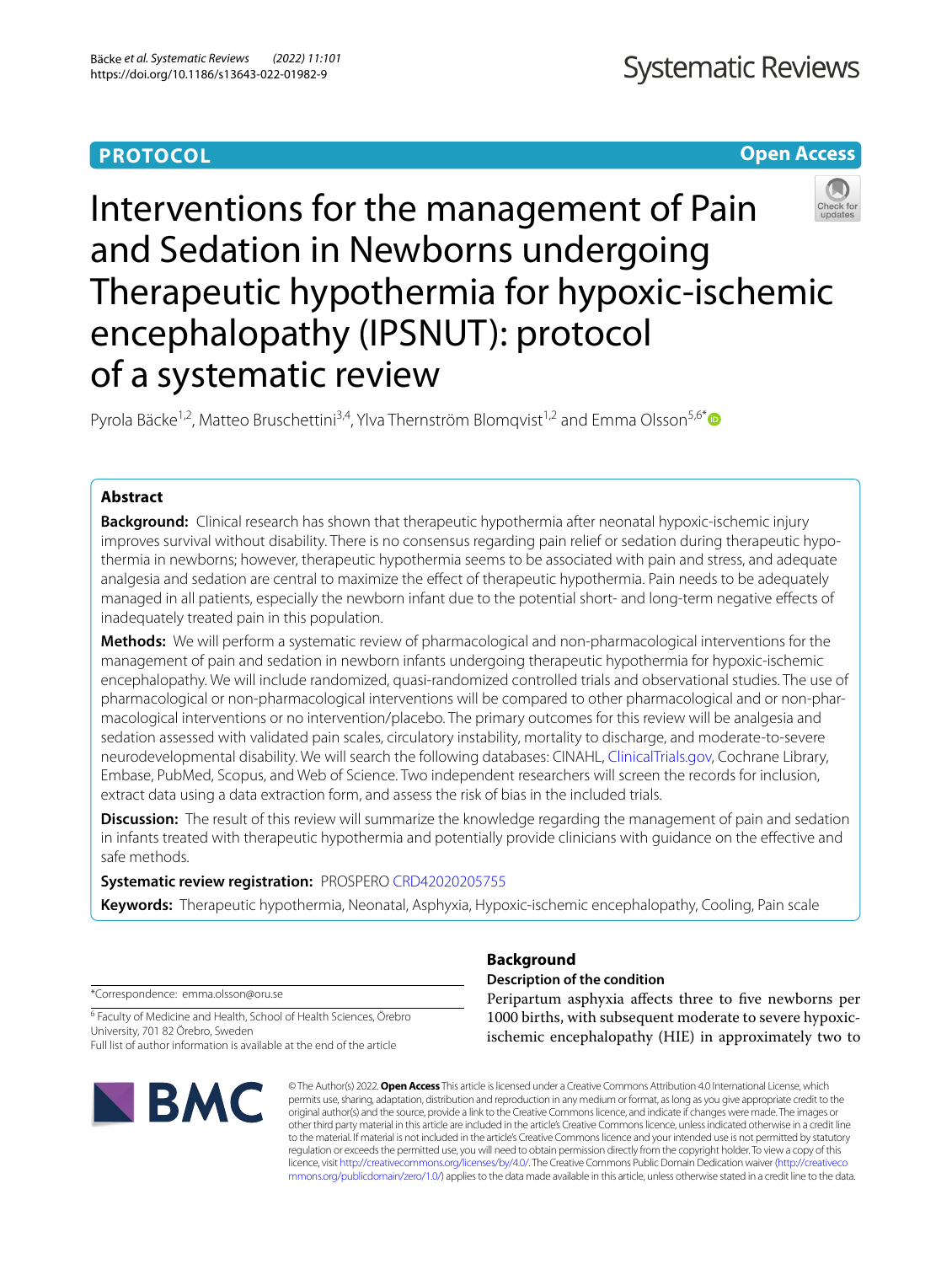three per 1000 live births [\[1](#page-5-0), [2](#page-5-1)]. In order to classify HIE, the Sarnat Grading System is most commonly used with three stages ranging from mild and moderate to severe. The grading is based on the clinical evaluations of the level of consciousness, neuromuscular control, refexes, autonomic function, and seizures [[3\]](#page-5-2). Clinical research has shown that therapeutic hypothermia (TH) improves survival without disability for infants with moderate to severe HIE  $[4, 5]$  $[4, 5]$  $[4, 5]$ . Therapeutic hypothermia should be initiated as soon as possible within the frst 6 h after birth and maintained for  $72$  h  $[2]$  $[2]$ . The brain can be cooled with whole-body or selective head cooling; both methods seem to be equally efective but whole-body cooling is the most commonly used  $[2]$  $[2]$ . The infant is then placed on a servo-controlled cooling mattress that maintains the infants' temperature at 33.5 °C. Infants with HIE undergoing TH need adequate management for pain and sedation because of their clinical condition and the need for intensive care, such as cooling and respiratory support.

The TH seems to be associated with pain and stress  $[6]$  $[6]$ , and adequate analgesia and sedation are central to maximize the efect of TH [\[7](#page-5-6)]. Infants receiving TH are also exposed to stress and frequent painful procedures [\[8](#page-5-7)]. Additionally, newborn infants with a high risk of neurological impairment are subjected to a greater number of painful procedures during their frst days of life than newborn infants with lower risk, and despite this, the high-risk infants usually receive less analgesics such as opioids [[9\]](#page-5-8). Painful experiences in newborns can result in altered pain responses later in life [\[10](#page-5-9)] and can also impair the infants' brain development [\[11](#page-5-10)]. Assessing pain in infants that are not only post-asphyxiated but also treated with TH is a difficult task due to their neurological defciencies. Although there are no pain scales validated for pain assessment during TH, pain scales validated for neonates are often used in the clinical setting for infants during TH [\[7](#page-5-6)].

Therapeutic hypothermia causes a redistribution of regional blood flow, which may impact both drug distribution and clearance. It has also been associated with decreased glomerular fltration rate in animal studies and may therefore decrease renal excretion of drugs in humans [[12\]](#page-5-11). Since the effects of sedative and analgesic treatment during TH, on both short- and long-term outcomes, are unclear  $[13]$  and the knowledge that TH can afect pharmacokinetics [[14\]](#page-5-13), caution is often recommended. Therapeutic hypothermia leads to longer serum clearance of morphine, fentanyl, and midazolam [\[15](#page-5-14)], and morphine infusions higher than 10 mcg/kg/h might be associated with toxic serum levels in some infants [ $16$ ]. In addition to the abovementioned difficulties, the infants undergoing TH will in many cases have sufered hepatic and renal injuries due to asphyxia impacting how the infant will handle drugs that are given [[12\]](#page-5-11). In addition, opioids might decrease gastrointestinal motility and thus increase the risk for perforation [\[17](#page-5-16)].

#### **Description of the intervention**

Morphine is an analgesic and sedating drug frequently used in infants undergoing TH. During TH, morphine's affinity for the  $\mu$  opioid receptor is reduced, rendering it less efective; however, since the clearance of morphine is lower in infants, accumulation can occur if higher doses are used  $[18]$  $[18]$ . Adverse effects of morphine include miosis, priuritus, respiratory depression, constipation, urinary retention, and hypotension [[19\]](#page-5-18). Fentanyl is used in neonatal care for severe procedural pain and prolonged pain [\[20\]](#page-5-19) and during mechanical ventilation [[21\]](#page-5-20). In adults, fentanyl is mainly cleared by hepatic biotransformation via cytochrome P450 (CYP) 3A4. In neonates, this enzyme has much lower activity during the frst weeks of life, before increasing to values equal to the adult population  $[20]$  $[20]$ . The half-life of fentanyl shows an inter-individual variation in the neonate, and TH can lead to a 25% increase in plasma concentrations [\[12](#page-5-11)].

Midazolam causes sedation, amnesia, and muscle relaxation but not analgesia. Midazolam undergoes hydroxylation by CYP-450 in the liver and is eliminated by the kidneys. The elimination of midazolam is reduced in newborn infants [[19\]](#page-5-18), and the use of midazolam in adults during TH resulted in a fvefold increase in the serum levels [\[12\]](#page-5-11). Adverse effects of midazolam include hypotension and neurological abnormalities [[22\]](#page-5-21).

In contrast with opioids, alpha-2 agonists such as clonidine do not cause respiratory depression. Clonidine can also reduce opiate and benzodiazepine needs and also has analgesic properties. Clonidine undergoes CYP2D6-mediated hydroxylation and is eliminated by the kidneys. Clearance in infants is reduced because of pathway immaturity or renal disease. The adverse effects of clonidine include hypotension, rebound hypertension, atrioventricular block, and bradycardia [[19\]](#page-5-18). Dexmedetomidine is a selective alpha-2 adrenergic agonist that also provides analgesia and sedation. Similar to clonidine, it has little impact on the respiratory drive and has been tested during TH [[23\]](#page-5-22).

Paracetamol is a non-opioid, central-acting analgesic used in the treatment of mild to moderate pain in neonatal care [[19\]](#page-5-18). It is widely used in infants and children to treat fever and/or pain whereas in very preterm infants, it can also be administered for the management of patent ductus arteriosus [[24\]](#page-6-0). Paracetamol is primarily metabolized in the liver, and metabolites are mainly cleared renally. Paracetamol also has opioid-sparing properties. The main adverse effect is hepatotoxicity caused by the metabolite *N*-acetyl-p-benzoquinone imine (NAPQI).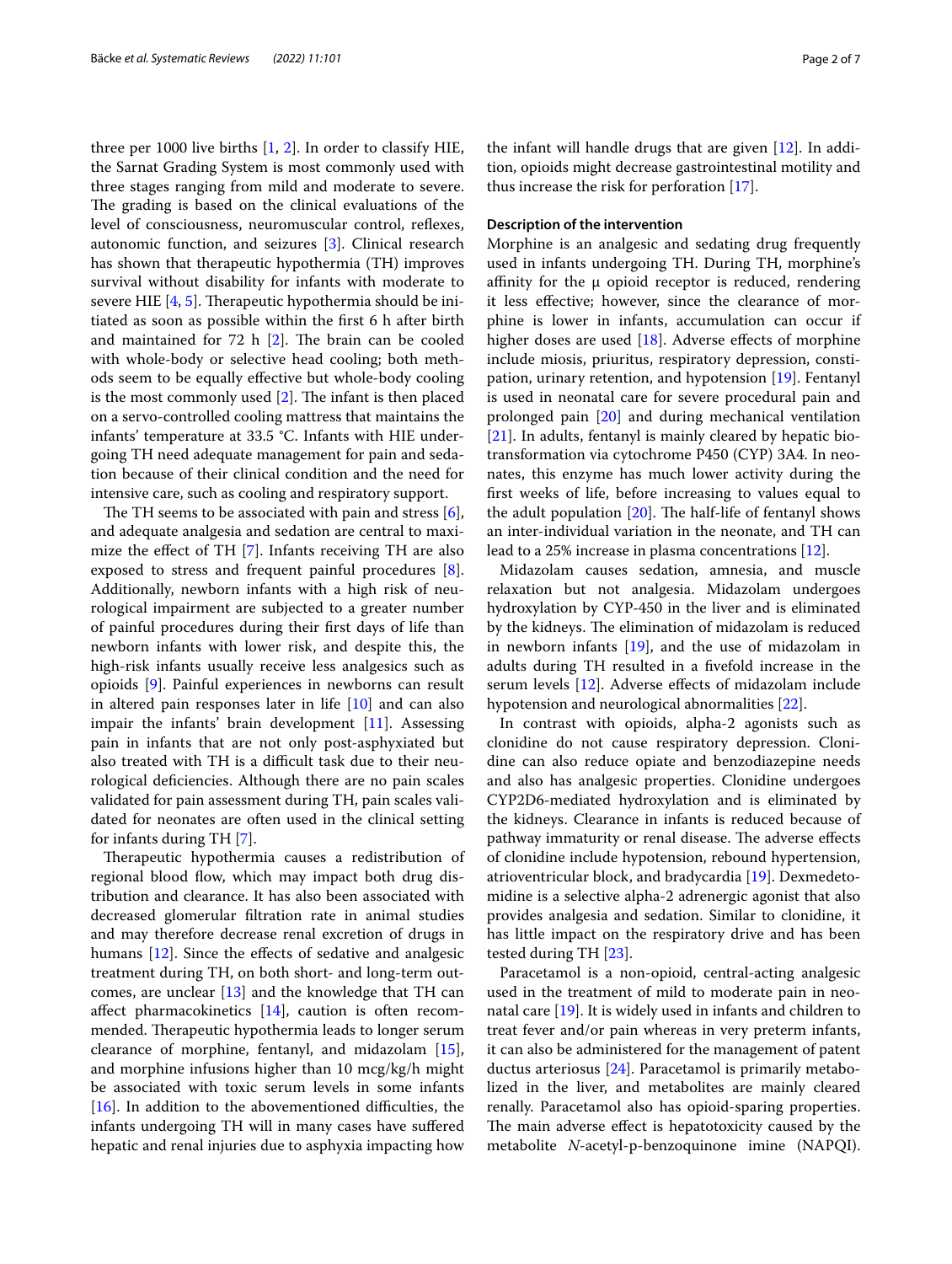NAPQI drains the liver of glutathione which acts as an antioxidant and directly damages the cells in the liver at the mitochondrial level [\[19\]](#page-5-18).

Non-pharmacological interventions for the treatment of pain are commonly used in neonatal care partly because of their safety and their efficacy for mild pain. Non-pharmacological interventions also provide the infant's parents with the possibility of being included in the infant's pain care, thus facilitating parental bonding. Examples of these interventions are swaddling, sweet solutions, facilitated tucking, and non-nutritive sucking [[25\]](#page-6-1).

## **How the intervention might work**

Morphine is the opioid most commonly used in neonatal care and is an agonist of the  $\mu$  and k receptors [\[18](#page-5-17)]. It acts by binding to opiate receptors in the central and peripheral nervous systems exerting its analgesic efect by stimulating descending inhibitory pathways. Morphine is primarily metabolized in the liver, and the pharmacokinetics vary signifcantly in neonates [[19\]](#page-5-18). Fentanyl and its derivatives interact with the  $\mu$  opioid receptor [\[26](#page-6-2)]. Midazolam is a short-acting benzodiazepine exerting its sedative effect by binding to GABA receptors [\[19](#page-5-18)].

With the use of alpha-2 agonists such as clonidine, alpha-2 receptors in the central nervous system are activated resulting in a decrease in sympathetic activity [\[19\]](#page-5-18).

Paracetamol's analgesic efect is mediated by activation of descending serotonergic pathways, and there is also inhibition of prostaglandin synthesis (cyclo-oxygenase) and formation of an active metabolite that infuences cannabinoid receptors [\[27](#page-6-3)].

Non-pharmacological interventions employ environmental and behavioral approaches by activating a "gate control mechanism" that prevents pain sensation from being carried to the central nervous system [\[25](#page-6-1)].

#### **Why is it important to do this review**

Pain needs to be adequately managed in all patients, including the newborn infant. Painful procedures and inadequate pain management lead to both short- and long-term negative effects [\[10](#page-5-9)]. Despite the pain and stress associated with TH, pain management and sedation of the infant during TH have not been systematically assessed for what is the best practice and clinical practices vary widely [[7\]](#page-5-6). Stress and unrelieved pain can impact the TH negatively, and a comprehensive synthesis is therefore needed to determine the best available evidence on pain relief and sedation in infants treated with TH. Of note, no systematic reviews have been conducted on this topic.

## **Objectives**

The aim of the study is to highlight the current state of evidence regarding pharmacological and non-pharmacological interventions for the management of pain and sedation in newborn infants undergoing TH for hypoxic-ischemic encephalopathy.

## **Methods**

We will conduct a systematic review using the standard methods of the Cochrane Neonatal Review Group. We will search for all randomized and quasi-randomized controlled trials. We will also include observational studies, as we expect to identify few randomized trials and to better explore potential harms. The methodology will follow the criteria and standard methods of the Cochrane Handbook [\[28](#page-6-4)] and the reporting guidelines by the Preferred Reporting Items for Systematic Review and Meta-Analyses for Protocols (PRISMA-P) (Additional file  $1$ ). Ethical approval is not needed for a systematic review. The review is registered in PROSPERO (registration number: CRD42020205755).

#### **Types of participants**

Late preterm (i.e., 34–36 weeks' gestational age) and full-term (i.e., more than 36 weeks' gestational age) newborn infants undergoing any type of TH for hypoxic-ischemic encephalopathy.

#### **Types of interventions**

We will include studies using any type of drugs or any type of non-pharmacological intervention used for the management of pain and/or sedation during TH. We will include any dose, duration, and route of administration. Pharmacological interventions include any opioids, e.g., morphine; alpha-2 agonists, e.g., clonidine; and benzodiazepines, e.g., midazolam. Non-pharmacological interventions include non-nutritive sucking, sweet solutions (oral glucose or sucrose), swaddling, musical therapy, therapeutic touch/massage, sensorial saturation, or acupuncture.

#### **Types of outcome measures**

Primary outcomes are analgesia and sedation assessed with validated pain scales in the neonatal population (the Echelle Douleur Inconfort Nouveau-ne (EDIN) Scale, the COMFORTneo, Faces Pain Scale-Revised, the Neonatal Pain, Agitation and Sedation Scale (N-PASS), Pain Assessment Tool, the Astrid Lindgren and Lund Children's Hospital's Pain and Stress Assessment scale for Preterm and Sick Newborn Infants (ALPS-neo), the Neonatal Facial Coding System (NFCS), the CRIES (acronym for Crying, Requires oxygen, Increased vital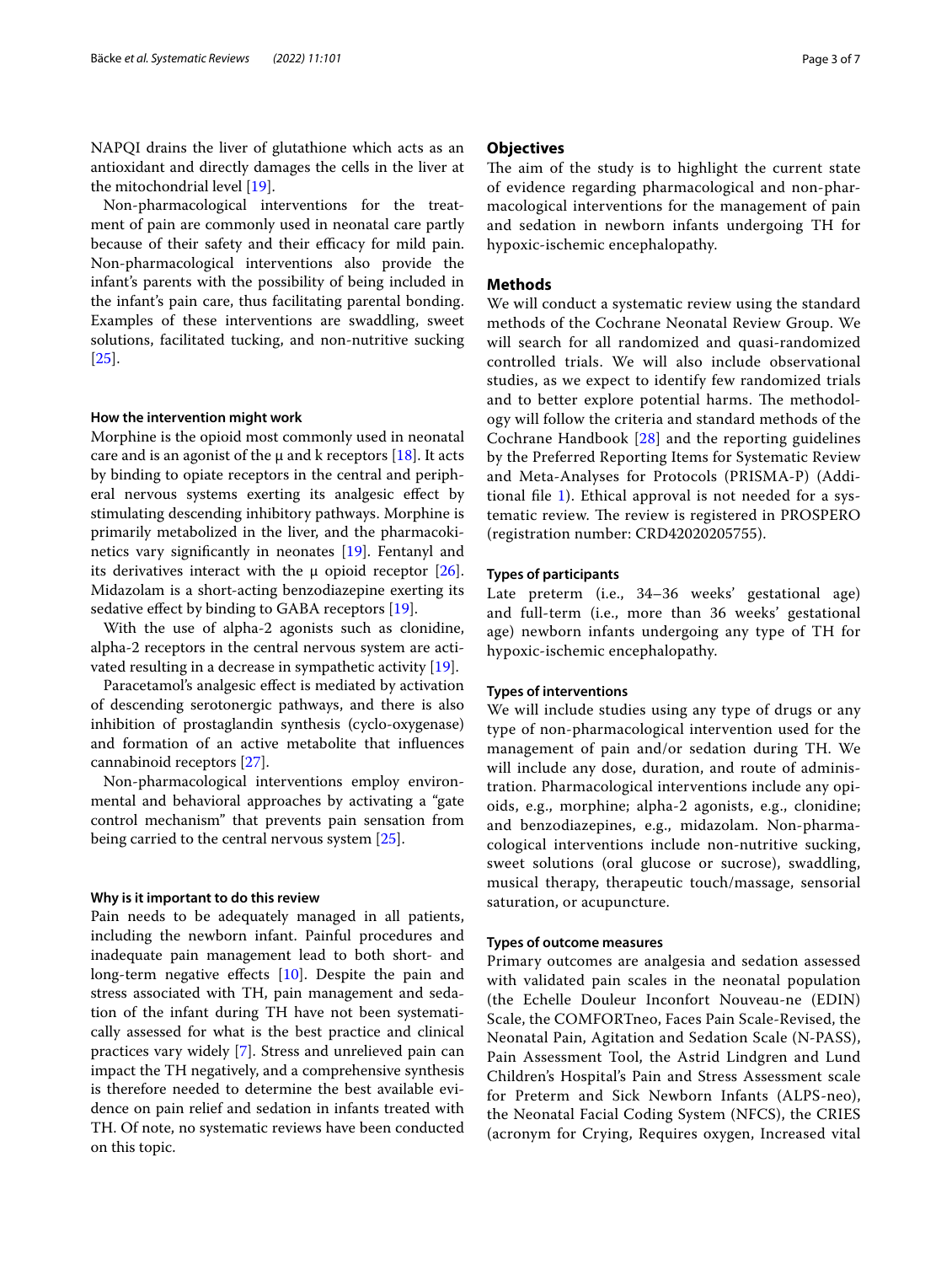signs, Expression, Sleepless) Scale [\[29](#page-6-5), [30](#page-6-6)], circulatory instability requiring medical therapy (inotropes, vasopressors, and/or fuid boluses), mortality to discharge and neurodevelopmental disability, defned as cerebral palsy, developmental delay (Bayley Scales of Infant Development - Mental Development Index Edition II (BSID-MDI-II), Bayley Scales of Infant and Toddler Development - Edition III Cognitive Scale (BSITD-III), Grifths Mental Development Scale - General Cognitive Index (GCI) assessment greater than two standard deviations (SDs) below the mean), intellectual impairment (intelligence quotient (IQ) greater than two SDs below the mean), blindness (vision less than 6/60 in both eyes), or sensorineural deafness requiring amplifcation.

The secondary outcomes are neonatal mortality; duration of hospital stay; days to reach full enteral feeding; analgesia assessed with neurophysiological measures such as NIRS (near-infrared spectroscopy) or GSR (galvanic skin response); focal gastrointestinal perforation; episodes of bradycardia (heart rate < 80 beats/min); signs of distress, e.g., heart rate > 100 beats/min; and neurodevelopmental disability.

# **Search methods**

We will search for studies in the following databases: CINAHL, [ClinicalTrials.gov,](http://clinicaltrials.gov) Cochrane Library, Embase, PubMed, Scopus, Web of Science, and conference proceedings with no restrictions for time and language (search strategy is shown in Additional fle [2\)](#page-5-24). We will also perform a manual search through references in the found articles.

# **Selection of studies**

Two independent researchers will independently screen the titles and abstracts followed by a full-text screening using an online tool for the preparation of systematic reviews [[31\]](#page-6-7). Disagreements will be solved by a third researcher or in discussion with the group, as proposed by the Cochrane Handbook [\[28\]](#page-6-4).

## **Data extraction and management**

Data will be extracted using a data extraction form by two authors independently. Disagreements will be solved by a third researcher or in discussion with the group. The following data will be extracted:

- Administrative details (author(s), year of publication)
- Details of the study: design, type, duration, country and location of study, funding, informed consent, and ethical approval
- Details of participants: birth weight, gestational age, number of participants, and HIE severity
- Details of intervention and comparator: type of drug/ non-pharmacological intervention and dosages
- Details of outcomes, as listed in types of outcome measures

Should any queries arise or in cases where additional data are required, we will contact the study investigators/ authors for clarifcation.

# **Assessment of risk of bias in the included studies**

Two researchers will independently assess the risk of bias (low, high, or unclear) of all included studies using the Cochrane "Risk of Bias" tool. Any disagreements will be resolved by discussion in the group. The two researchers will independently assess the risk of bias (low, high, or unclear) of all included trials using the Cochrane "Risk of Bias" tool for the following domains:

- Sequence generation (selection bias)
- Allocation concealment (selection bias)
- Blinding of participants and personnel (performance bias)
- Blinding of outcome assessment (detection bias)
- Incomplete outcome data (attrition bias)
- Selective reporting (reporting bias)
- Any other bias

For the included observational studies, we will use the "Risk of Bias in non-randomized Studies – of Interventions (ROBINS-I) tool to assess the risk of bias [[32\]](#page-6-8). Two researchers will independently assess the risk of bias (low, moderate, serious, critical, no information) of all included observational studies using the ROBINS-I tool for the following domains:

- Bias due to confounding
- Bias in the selection of participants for the study
- Bias in the classifcation of interventions
- Bias due to deviations from intended interventions
- Bias due to missing data
- Bias in the measurement of outcomes
- Bias in the selection of the reported result

In the confounding domain, we will take into account the following confounding factors: sex, Apgar score, severity of HIE, mode of delivery, and gestational age.

# **Strategy for data synthesis**

We will summarize all eligible studies in Review Manager 5.4. We will utilize the standard methodologies for metaanalysis as described in the Cochrane Handbook for Systematic Reviews of Interventions [[28](#page-6-4)]. We will use the random-efect model and present all our results with 95%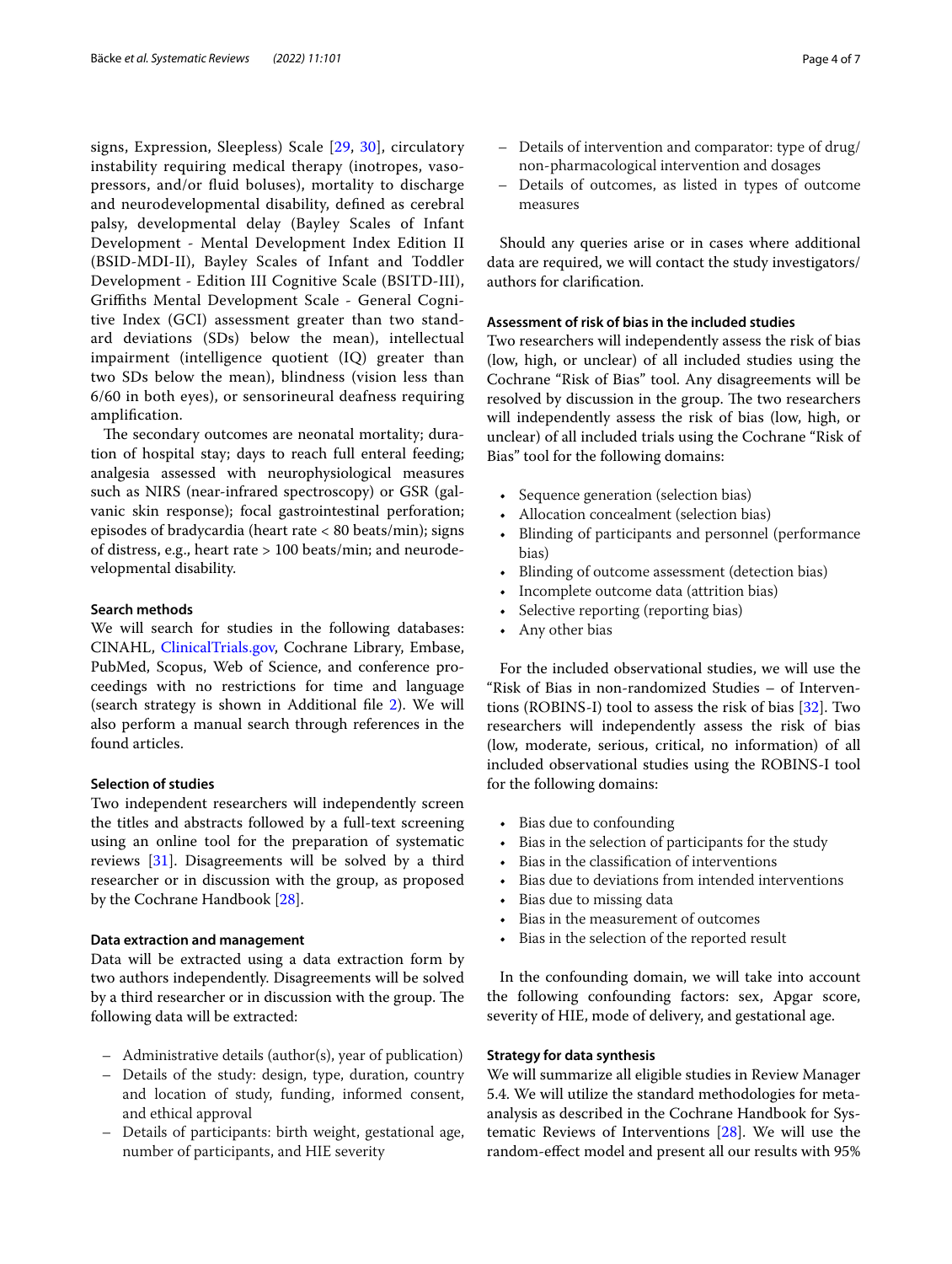CI. We will calculate the RR, RD, and NNTB or NNTH if RD is signifcant, each with 95% CI, for categorical outcomes, and MD with 95% CI for continuous outcomes. For any outcomes where the included studies are not sufficiently homogeneous, or where insufficient data are available for meta-analysis, we will present a narrative synthesis, following the Synthesis without meta-analysis (SWiM) Guidelines [[33\]](#page-6-9). We will not pool randomized studies and observational studies in the same analyses.

We plan to assess clinical heterogeneity by comparing the distribution of important participant factors between trials and trial factors (randomization concealment, blinding of outcome assessment, loss to follow-up, treatment type, co-interventions). We will assess statistical heterogeneity by examining the  $I^2$  statistic [[28\]](#page-6-4), a quantity that describes the proportion of variation in point estimates that is due to variability across studies rather than sampling error.

We will interpret the  $I^2$  statistic as described by Higgins 2019:

- $\bullet$  < 25%: no heterogeneity
- 25 to 49%: low heterogeneity
- 50 to 74%: moderate heterogeneity
- $\geq$  75%: high heterogeneity

We will consider statistical heterogeneity to be substantial when  $I^2$  is greater than 50%. In addition, we will employ the  $\chi^2$  test of homogeneity to determine the strength of evidence that heterogeneity is genuine. We will explore clinical the variation across studies by comparing the distribution of important participant factors among trials and trial factors (randomization concealment, blinding of outcome assessment, loss to follow-up, treatment type, and co-interventions). We will consider a threshold *P* value of less than 0.1 as an indicator of whether heterogeneity (genuine variation in effect sizes) is present.

#### **Assessment of reporting biases**

We will investigate publication by using funnel plots if at least 10 clinical trials are included in the systematic review [\[28](#page-6-4), [34\]](#page-6-10).

#### **Certainty of evidence**

We will use the Grading of Recommendations Assessment, Development, and Evaluation (GRADE) approach, as outlined in the GRADE Handbook, to assess the certainty of evidence for the primary outcomes of this review (see above).

Two authors will independently assess the certainty of the evidence for each of the primary outcomes specifed above, in the section types of outcomes. We will consider evidence from randomized controlled trials as high but downgrade the evidence by one level for serious (or two levels for very serious) limitations based upon the following: design (risk of bias), consistency across studies, directness of the evidence, precision of estimates, and presence of publication bias. We will consider evidence from observational studies as low but upgrade the evidence (one or two levels) based upon the following: large magnitude of an efect, dose-response gradient, and efect of plausible residual confounding. We will use the GRADEpro Guideline Development Tool to create a "summary of fndings" table to report the certainty of the evidence for randomized studies and observational studies, respectively.

#### **Sensitivity analysis**

We will conduct sensitivity analyses to explore the efect of the methodological quality of the trials, checking to ascertain if studies with a high risk of bias overestimate the efect of treatment.

Analysis of subgroups or subsets:

- Severity of HIE, based on the Sarnat staging
- High versus low dose of the intervention (thresholds will be set post hoc)
- By route of administration, e.g., enteral or intravenous

### **Discussion**

Two to three infants per 1000 live births are afected with moderate to severe hypoxic-ischemic encephalopathy (HIE) and could subsequently be treated with TH. Even though this treatment has been available since 2006 [[35](#page-6-11)], there are still no guidelines for appropriate analgesia and/or sedation during TH. The negative effects of painful procedures during the neonatal period are known through extensive research, and it would seem that the already injured asphyxiated brain would beneft from a balanced approach between the pain and stress of being cooled and the potential negative efects of pharmacological treatments.

A brief literature search indicated that the number of current articles might be not too many. Therefore, we will include all pharmacological and non-pharmacological interventions that could afect pain or sedation in the infant. The result of this review might lead to a better understanding concerning managing pain and sedation during TH, which can result in new recommendations towards efective and safe pain and sedation for the infant during the treatment period. We also believe that the result might identify unexplored areas in this feld where more research is necessary to develop strategies that will be able to provide clinicians with guidance.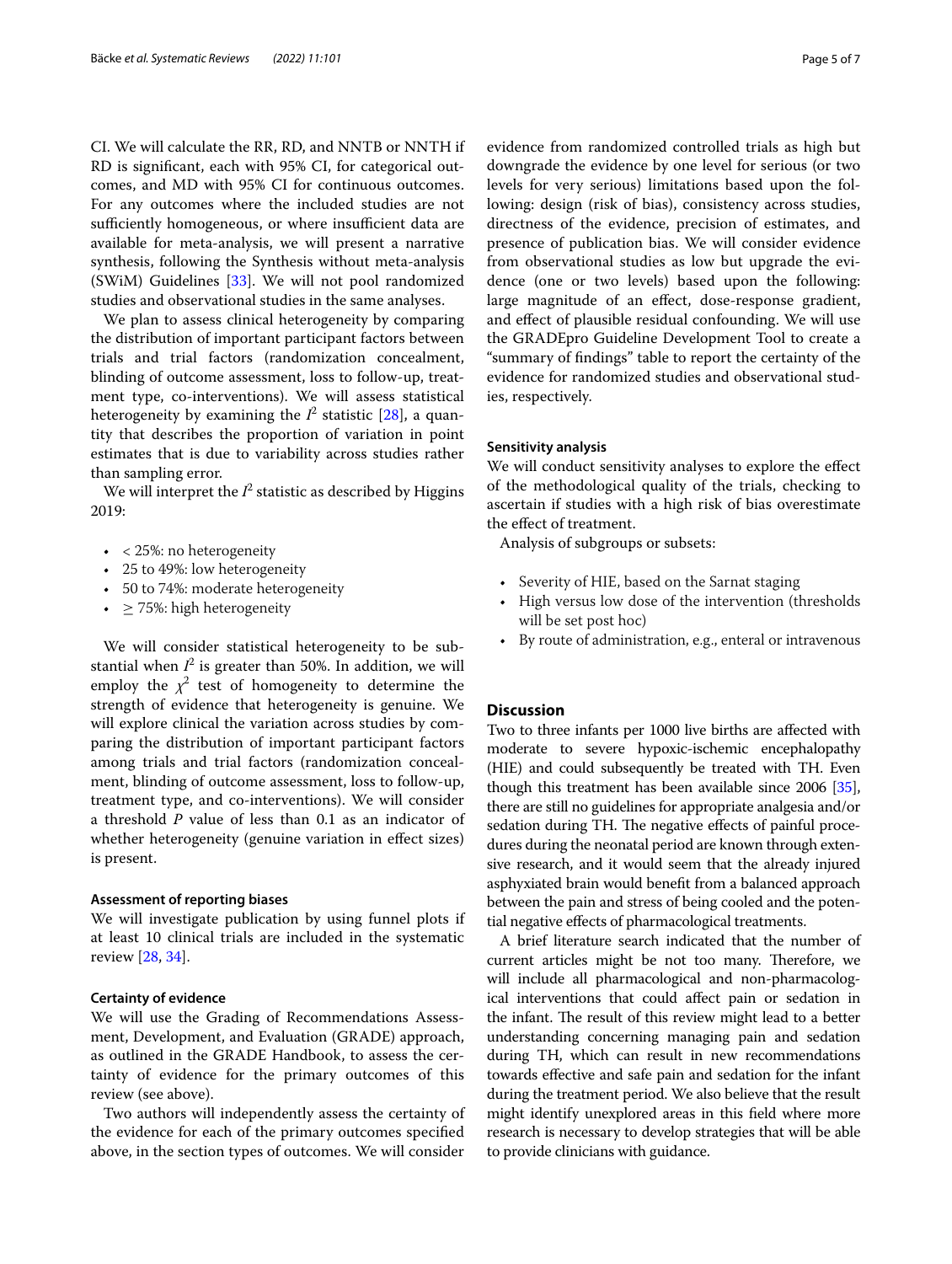#### **Abbreviations**

ALPS-neo: Astrid Lindgren and Lund Children's Hospital's Pain and Stress Assessment scale for Preterm and Sick Newborn Infants; CRIES: Crying, Requires oxygen, Increased vital signs, Expression, Sleepless; EDIN: Echelle Douleur Inconfort Nouveau-ne Scale; GRADE: Grading of Recommendations Assessment, Development, and Evaluation; GSR: Galvanic skin response; HIE: Hypoxicischemic encephalopathy; NAPQI: *N*-acetyl-p-benzoquinone imine; NFCS: Neonatal Facial Coding System; NIRS: Near-infrared spectroscopy; N-PASS: Neonatal Pain, Agitation, and Sedation Scale; TH: Therapeutic hypothermia.

# **Supplementary Information**

The online version contains supplementary material available at [https://doi.](https://doi.org/10.1186/s13643-022-01982-9) [org/10.1186/s13643-022-01982-9](https://doi.org/10.1186/s13643-022-01982-9).

<span id="page-5-24"></span><span id="page-5-23"></span>**Additional fle 1.** PRISMA-P 2015 Checklist.

**Additional fle 2.** Search Report.

#### **Acknowledgements**

We have based part of the "Methods" section of this review on a standard template used by Cochrane Neonatal ([https://neonatal.cochrane.org/\)](https://neonatal.cochrane.org/). The authors thank Maria Björklund (Library and ICT services, Lund University) for defning and running the search strategy.

#### **Authors' contributions**

PB, MB, YTB, and EO planned and designed the study. All authors have made substantial contributions in refning the protocol and drafting the manuscript. All authors approved the fnal manuscript.

#### **Funding**

Open access funding provided by Örebro University. No funding has been received for this study.

# **Availability of data and materials**

Not applicable

#### **Declarations**

**Ethics approval and consent to participate** Not applicable

#### **Consent for publication**

Not applicable

#### **Competing interests**

The authors declare that they have no competing interests.

#### **Author details**

<sup>1</sup> University Hospital, Neonatal Intensive Care Unit, Uppsala, Sweden. <sup>2</sup> Department of Women's and Children's Health, Uppsala University, Uppsala, Sweden. 3 Department of Pediatrics, Lund University, Lund, Sweden. <sup>4</sup> Cochrane Sweden, Research and Development, Skåne University Hospital, Lund, Sweden. Department of Pediatrics, Faculty of Medicine and Health, Örebro University, Örebro, Sweden. <sup>6</sup> Faculty of Medicine and Health, School of Health Sciences, Örebro University, 701 82 Örebro, Sweden.

#### Received: 10 December 2020 Accepted: 12 May 2022 Published online: 23 May 2022

#### **References**

<span id="page-5-0"></span>Kurinczuk JJ, White-Koning M, Badawi N. Epidemiology of neonatal encephalopathy and hypoxic-ischaemic encephalopathy. Early Hum. Dev. 2010;86:329–38.

- <span id="page-5-1"></span>2. Wassink G, Davidson J, Dhillon S, Zhou K, Bennet L, Thoresen M, et al. Therapeutic hypothermia in neonatal hypoxic-ischemic encephalopathy. Curr. Neurol. Neurosci. 2019. [https://doi.org/10.1007/s11910-019-0916-0.](https://doi.org/10.1007/s11910-019-0916-0)
- <span id="page-5-2"></span>3. Dixon B, Reis C, Mann Ho W, Tang J, Zhang J. Neuroprotective strategies after neonatal hypoxic ischemic encephalopathy. Int J Mol Sci. 2015. [https://doi.org/10.3390/ijms160922368.](https://doi.org/10.3390/ijms160922368)
- <span id="page-5-3"></span>4. Gunn A, Laptook A, Robertson N, Barks J, Thoresen M, Wassink G, et al. Therapeutic hypothermia translates from ancient history in to practice. Pediatr Res. 2017. [https://doi.org/10.1038/pr.2016.198.](https://doi.org/10.1038/pr.2016.198)
- <span id="page-5-4"></span>5. Jacobs S, Berg M, Hunt R, Tarnow-Mordi W, Inder T, Davis P. Cooling for newborns with hypoxic ischaemic encephalopathy. Cochrane Database Syst. Rev. 2013. <https://doi.org/10.1002/14651858.CD003311.pub3>.
- <span id="page-5-5"></span>6. Hofman K, Bromster T, Hakansson S, Van den Berg J. Monitoring of pain and stress in an infant with asphyxia during induced hypothermia: a case report. Adv Neonatal Care. 2013. [https://doi.org/10.1097/ANC.0b013](https://doi.org/10.1097/ANC.0b013e31829d8baf) [e31829d8baf.](https://doi.org/10.1097/ANC.0b013e31829d8baf)
- <span id="page-5-6"></span>7. Lago P, Spada C, Garetti E, Pirelli A, Savant Levet P, Ancora G, et al. Pain management during therapeutic hypothermia in infants with hypoxicischaemic encephalopathy. Acta Paediatrica. 2020. [https://doi.org/10.](https://doi.org/10.1111/apa.15071) [1111/apa.15071.](https://doi.org/10.1111/apa.15071)
- <span id="page-5-7"></span>8. Axelin A, Cilio M, Asunis M, Peloquiin S, Franck L. Sleep-wake cycling in a neonate admitted to the NICU: a video-EEG case study during hypothermia treatment. J Perinat Neonatal Nurs. 2013. [https://doi.org/10.1097/](https://doi.org/10.1097/JPN.0b013e31829dc2d3) [JPN.0b013e31829dc2d3.](https://doi.org/10.1097/JPN.0b013e31829dc2d3)
- <span id="page-5-8"></span>9. Stevens B, McGrath P, Gibbins S, Beyene J, Breau J, Camfeld C, et al. Procedural pain in newborns at risk for neurologic impairment. Pain. 2003;105:27–35.
- <span id="page-5-9"></span>10. Walker SM. Early life pain – effects in the adult. Curr Opin Physiol. 2019;11:16–24.
- <span id="page-5-10"></span>11. Williams M, Lascelles D. Early neonatal pain – a review of clinical and experimental implications on painful conditions later in life. Front. Pediatr. 2020;8:30.
- <span id="page-5-11"></span>12. Ainsworth SB. Efects of therapeutic hypothermia on medications. In: Neonatal formulary 7: drug use in pregnancy and the frst year of life. 2015. Seventh edition. John Wiley & Sons. West Sussex, United Kingdom.
- <span id="page-5-12"></span>13. Wassink G, Lear CA, Gunn KC, Dean JM, Bennet L, Gunn AJ. Analgesics, sedatives, anticonvulsant drugs, and the cooled brain. Semin Fetal Neonatal Med. 2015;20:109–14.
- <span id="page-5-13"></span>14. Lutz IC, Allegaert K, de Hoon JN, Marynissen H. Pharmacokinetics during therapeutic hypothermia for neonatal hypoxic ischaemic encephalopathy: a literature review. BMJ Paediatrics Open. 2020. [https://doi.org/10.](https://doi.org/10.1136/bmjpo-2020-000685) [1136/bmjpo-2020-000685](https://doi.org/10.1136/bmjpo-2020-000685).
- <span id="page-5-14"></span>15. Zanelli S, Buck M, Fairchild K. Physiologic and pharmacologic considerations for hypothermia therapy in neonates. J Perinatol. 2011. [https://doi.](https://doi.org/10.3389/fped.2020.00030) [org/10.3389/fped.2020.00030.](https://doi.org/10.3389/fped.2020.00030)
- <span id="page-5-15"></span>16. Róka A, Melinda KT, Vásárhelyi B, Machay T, Azzopardi D, Szabó M. Elevated morphine concentrations in neonates treated with morphine and prolonged hypothermia for hypoxic ischemic encephalopathy. Pediatrics. 2008;121:e844–9.
- <span id="page-5-16"></span>17. Garten L, Degenhardt P, Bührer C. Resolution of opioid-induced postoperative ileus in a newborn infant after methylnaltrexone. J Pediatr Surg. 2011 Mar;46(3):e13–5. <https://doi.org/10.1016/j.jpedsurg.2010.10.015> PMID: 21376180.
- <span id="page-5-17"></span>18. Pacifci M. Metabolism and pharmacokinetperics of morphine in neonates: a review. Clinics. 2016;71:474–80.
- <span id="page-5-18"></span>19. Donato J, Rao K, Lewis T. Pharmacology of common analgesic and sedative drugs used in the neonatal intensive care unit. Clin Perinatol. 2020. <https://doi.org/10.1016/j.clp.2019.08.004>.
- <span id="page-5-19"></span>20. Völler S, Flint R, Andriessen P, Allegaert K, Zimmerman L, Liem K, et al. Rapidly maturing fentanyl clearance in preterm neonates. Arch Dis Child Fetal Neonatal Ed. 2019. [https://doi.org/10.1136/archdischi](https://doi.org/10.1136/archdischild-2018-315920) [ld-2018-315920](https://doi.org/10.1136/archdischild-2018-315920).
- <span id="page-5-20"></span>21. Bellù R, Romantsik O, Nava C, Waal KA, Zanini R, Bruschettini M. Opioids for newborn infants receiving mechanical ventilation. Cochrane Database of Systematic Reviews. 2020.<https://doi.org/10.1002/14651858.CD013732>.
- <span id="page-5-21"></span>22. Ng E, Taddio A, Ohlsson A. Intravenous midazolam infusion for sedation of infants in the neonatal intensive care unit. Cochrane Database of Systematic Reviews. 2017. [https://doi.org/10.1002/14651858.CD002052.](https://doi.org/10.1002/14651858.CD002052.pub3) [pub3.](https://doi.org/10.1002/14651858.CD002052.pub3)
- <span id="page-5-22"></span>23. Elliott M, Burnsed J, Heinan K, Letzkus L, Andris R, Fairchild K, et al. Efect of dexmedetomidine on heart rate in neonates with hypoxic ischemic